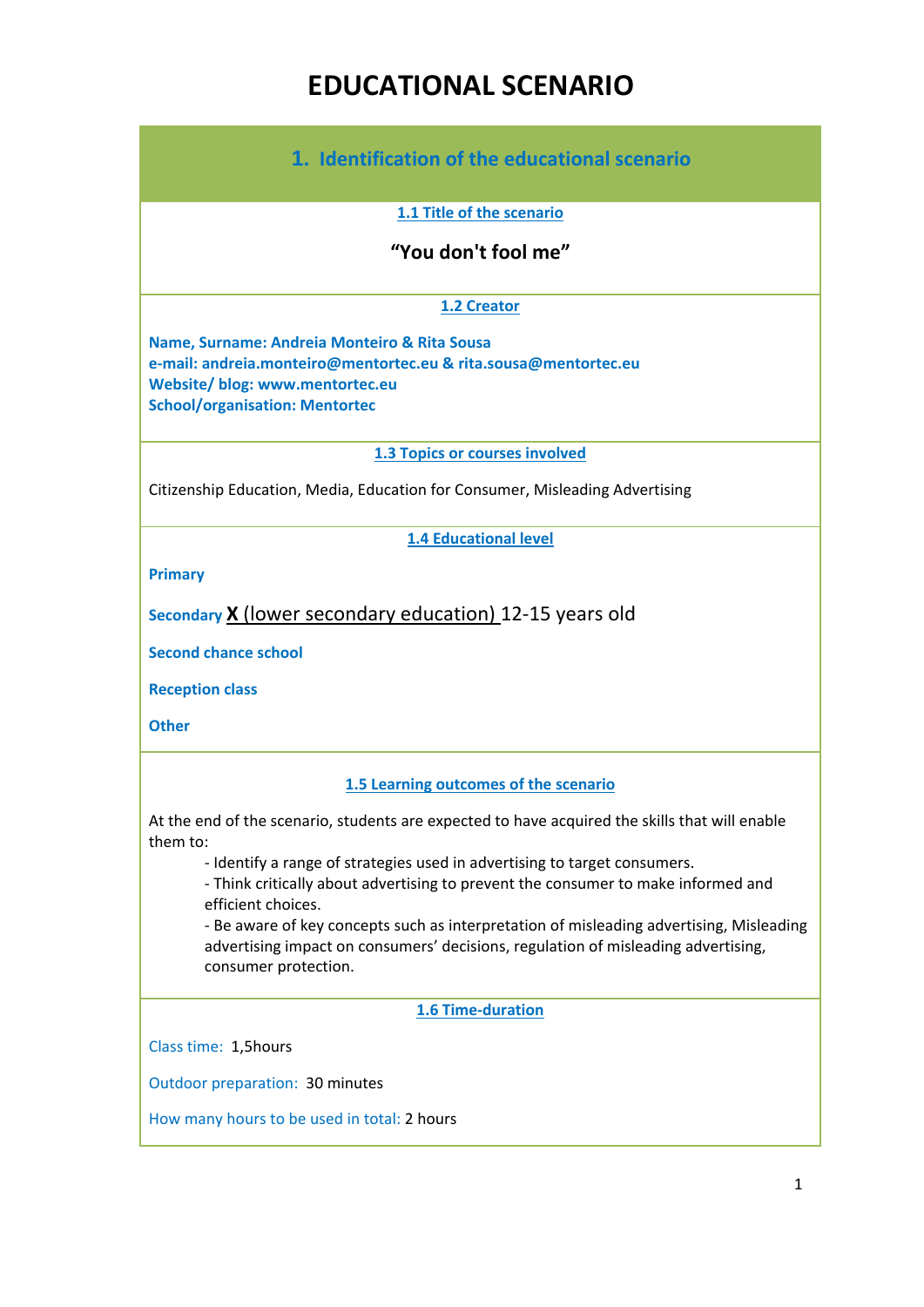### **2. Development of the educational scenario**

#### **2.1 General description**

#### **1. Warm-up**

1a. In a large group have students to think about "misleading advertising". Through the following questions discuss the concept. (15 minutes)

- What forms of advertisement do you know?
- Do you know what misleading advertising is?
- Can you identify an advertisement that is seen as misleading?
- Were you a "victim" of false, misleading information in the advertisement?

Together you can reach the main conclusion and compare it with the definition of the above concept (**Worksheet 1**).

**2.Discussion to explore** 

2a. Collate some print examples of effective and appealing advertising and share them with students. The teacher may choose from the link which advertisements want to show to students without saying what is wrong, so they can discuss it. (10 minutes)

<https://soldin60secs.wordpress.com/2012/05/25/top-10-famous-deceptive-ads/>

#### 2b. Brainstorming activity:

Challenge students to think and share some ideas about the previous examples and have them analyse: (10 minutes)

- 1. What is the misleading information(s)
- 2. What do you think is the impact these advertisements have on your consumption?
- 3. Do advertisements affect your behaviour? Do you acquire more products?
- 4. Can you identify an advertisement with misleading information?
- 5. What are your feelings when you see an appealing advertisement?
- 6. Can you identify the message of the advertisement? Do you really think you need that product as much you think you do?

#### **Tips for the teacher:**

- During the brainstorming activity, write down the main ideas on the board.
- Ask one of the students to write down in a notebook the ideas shared by students.
- It is important to guarantee that all students share, at least, one idea or opinion.

At the end of the activity, highlight the main conclusions of it.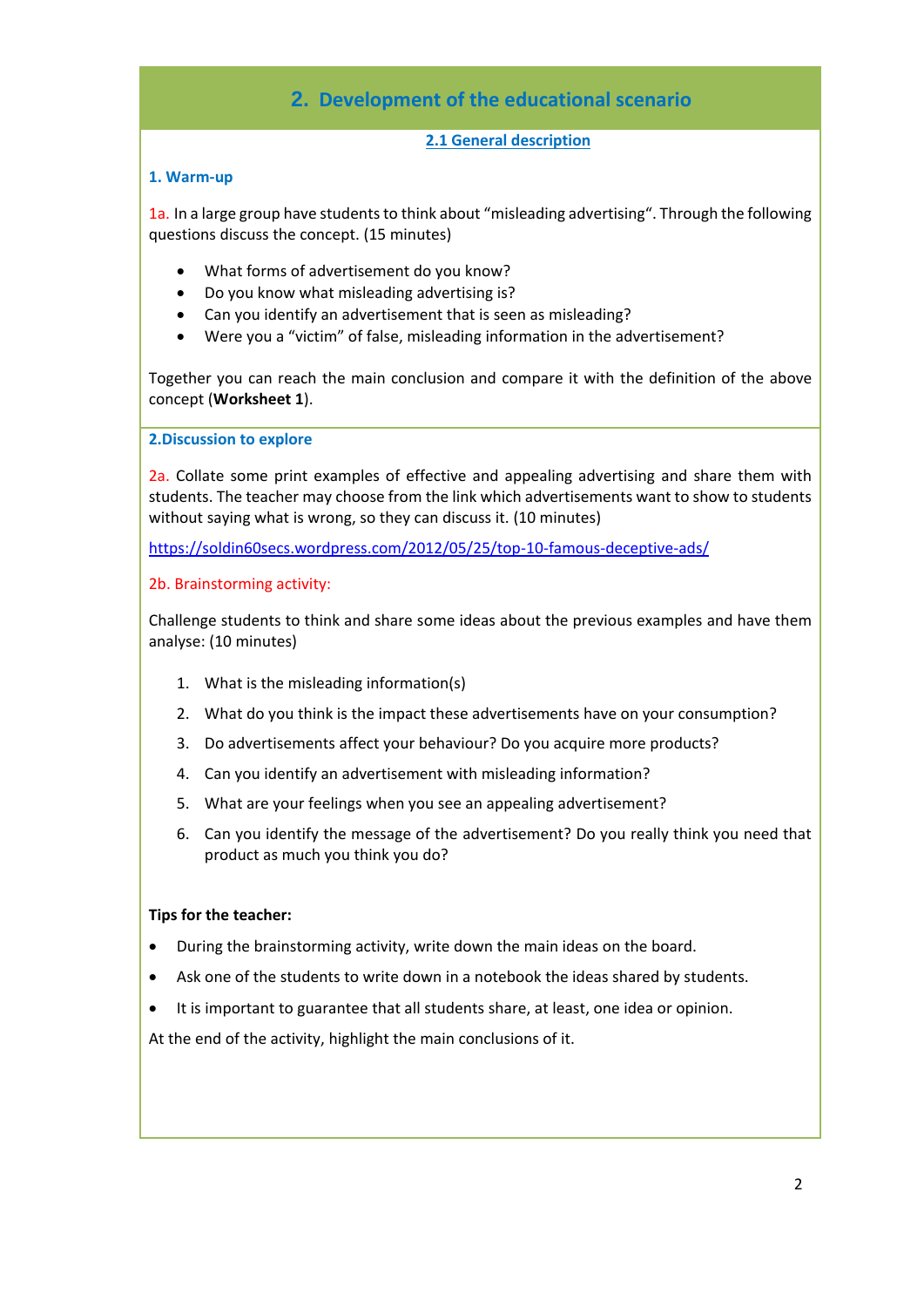#### **BINARY OPPOSITIONS to be explored**

1. Should we believe in all advertising just because it seems that satisfy our needs or solve our problems? Does the advertisement have such an impact on us that lead us to act in a way that we might otherwise not?

**Binary opposition 1: Should we believe in all advertising just because it seems that satisfy our needs or solve our problems? Does the advertisement have such an impact on us that lead us to act in a way that we might otherwise not?**

#### **3. Using Theatre techniques**

#### 3a. Discussion

- Divide the class into 3 groups.
- Each group will have a short discussion about the binary opposition, based on **Worksheet 3**. (5 minutes)
- In the end, the teacher will write on the board the main conclusions that each group will share with the classmates (5 minutes)

#### 3b. Using theatre techniques

- Using the improvisation theatre technique, each group choose one product and prepare two different advertisements: one with misleading information and another one truthful. Each group will prepare a scene that will take 30 seconds. (10 minutes)
- All groups present both advertisements to the large group discussing, in the end, the differences between them. (15 minutes)

#### 3c. Debriefing

- During the activity, students are likely to feel strong emotions. It is important to have frequent debrief sessions and make sure that participants' feelings are not repressed. It is also important to start debriefing by allowing people to describe what they feel or think. The teacher can let them speak freely or can guide them asking some questions, namely: (15 minutes)
	- 1. What did you notice about yourself while doing this?
	- 2. How did you feel when you saw and heard the advertisement?
	- 3. Did the advertisements presented create a desire for you?
	- 4. How does that affect your life?

#### **4.Dialectical Discussion to reveal the meaning**

#### 4a. Dialectical discussion to explore

The teacher guides a discussion based on questions fostering the development of critical thinking skills (**Worksheet 3**). (10 minutes)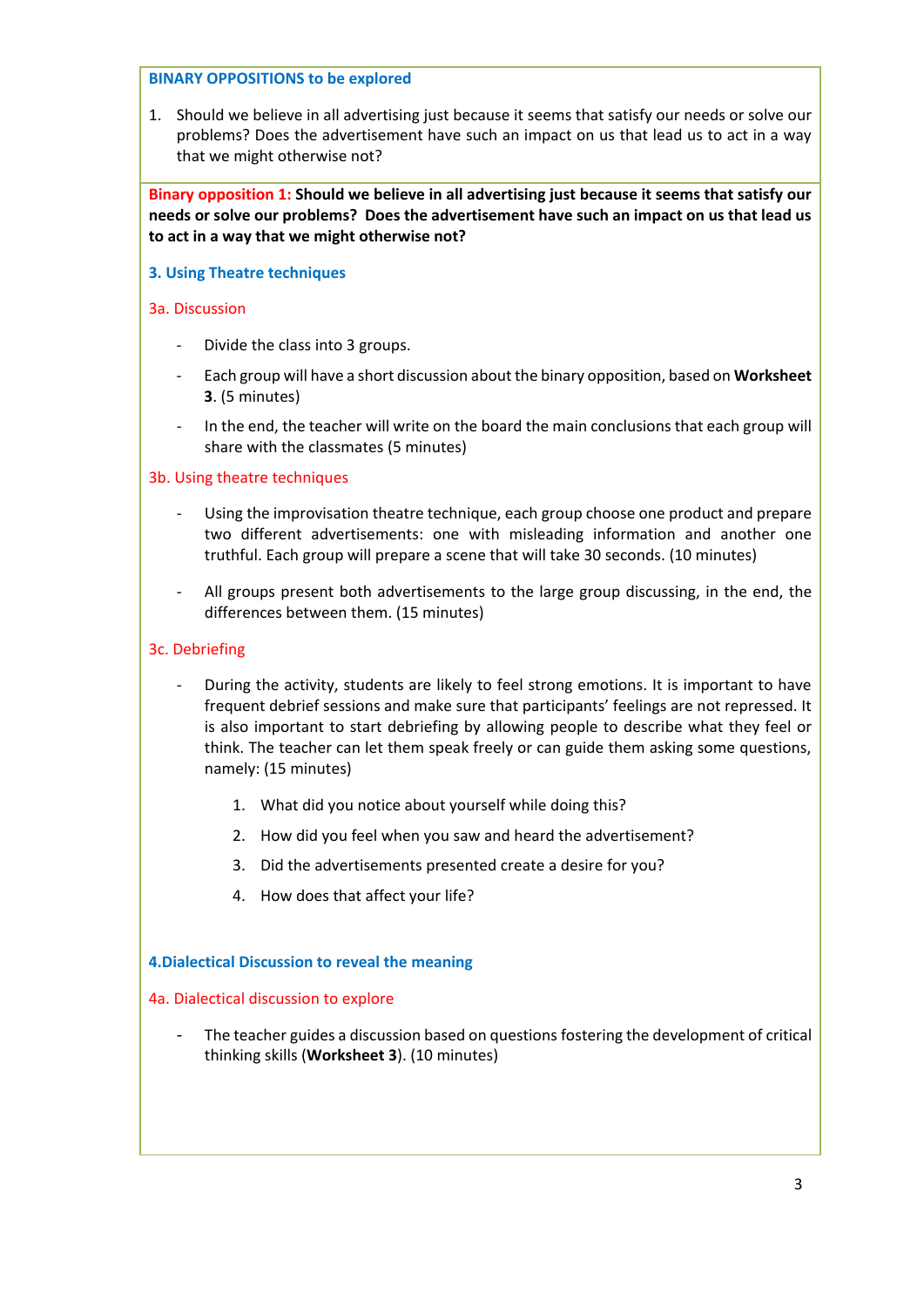| 4b. Personalization                                                                                                                                                                                                                           |
|-----------------------------------------------------------------------------------------------------------------------------------------------------------------------------------------------------------------------------------------------|
| The teacher tries to make the whole topic and discussion personal to mobilize students<br>more (Worksheet 4). (10 minutes)                                                                                                                    |
| <b>5.Action Plan</b>                                                                                                                                                                                                                          |
| The teacher can create an action plan with the students to define how they can deal with<br>this problem.                                                                                                                                     |
| <b>Conclusions</b>                                                                                                                                                                                                                            |
| To closure the topic is important to discuss:                                                                                                                                                                                                 |
| a) Recall the conclusions of the full activity;                                                                                                                                                                                               |
| b) About what students can do in the case they are living or know someone<br>struggling with some issues related to the misleading advertisement, providing<br>contacts and identifying organisations that can support them. (10 minutes)     |
| 2.2 Worksheets & Resources                                                                                                                                                                                                                    |
| Worksheet 1: Definition of "Misleading Advertising" by the Federal Trade<br>Commission<br>Worksheet 2: Questions to explore in groups<br>Worksheet 3: Questions for Dialectical Discussion<br>-<br>Worksheet 4: Questions for Personalisation |
| 2.3 Infrastructure & Materials needed                                                                                                                                                                                                         |
| Computer with access to internet<br>Data show and sound                                                                                                                                                                                       |
| Board / Printed activities                                                                                                                                                                                                                    |
| Paper and pen                                                                                                                                                                                                                                 |
| <b>2.4 Versions-adaptations</b>                                                                                                                                                                                                               |
| Teachers may adapt the scenario to their own context, adapting the advertisements, but also<br>the duration of the activities.                                                                                                                |
| 2.5 Challenges                                                                                                                                                                                                                                |
| The lack of knowledge of teachers related to theatre techniques.<br>Misleading advertising examples can be tricky to find.                                                                                                                    |
| 2.6. Further reading                                                                                                                                                                                                                          |
| <b>Million</b><br>#TrendingOnThe10s:<br><b>Sketchers</b><br>\$45<br><b>Sued</b><br>For<br>False<br><b>Advertising (987ampradio.cbslocal.com)</b>                                                                                              |
| much<br>value<br>company's<br>personality<br>the<br>add<br>How<br>can<br>to<br>a<br>٠<br>brand? (soldin60secs.wordpress.com)                                                                                                                  |
| <b>FDA Warns: Stop Using Hydroxycut Products (mariaslastdiet.com)</b>                                                                                                                                                                         |
| Nutella Maker May Settle Deceptive Ad Lawsuit For \$3 Million (wnyc.org)                                                                                                                                                                      |
|                                                                                                                                                                                                                                               |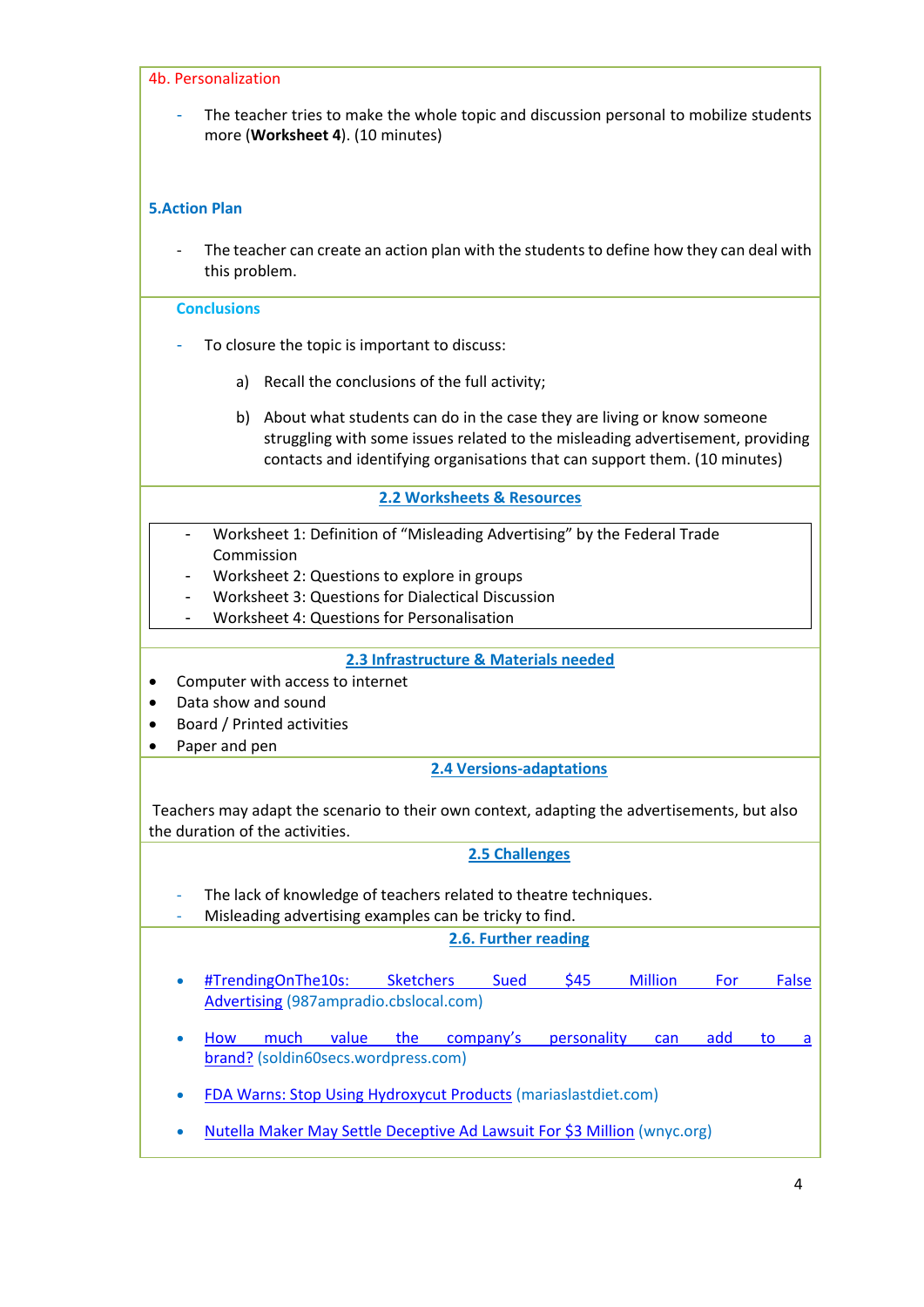• <https://www.thebalancecareers.com/deceptive-advertising-38512>

### **3. Evaluation of the educational scenario**

- Evaluation At the end of the scenario, through a focus group, the teacher will ask students to write down about:
	- a) what they felt about the activity
	- b) the challenges of the activity
	- c) what they learn with the activity
- Lessons learned conclusions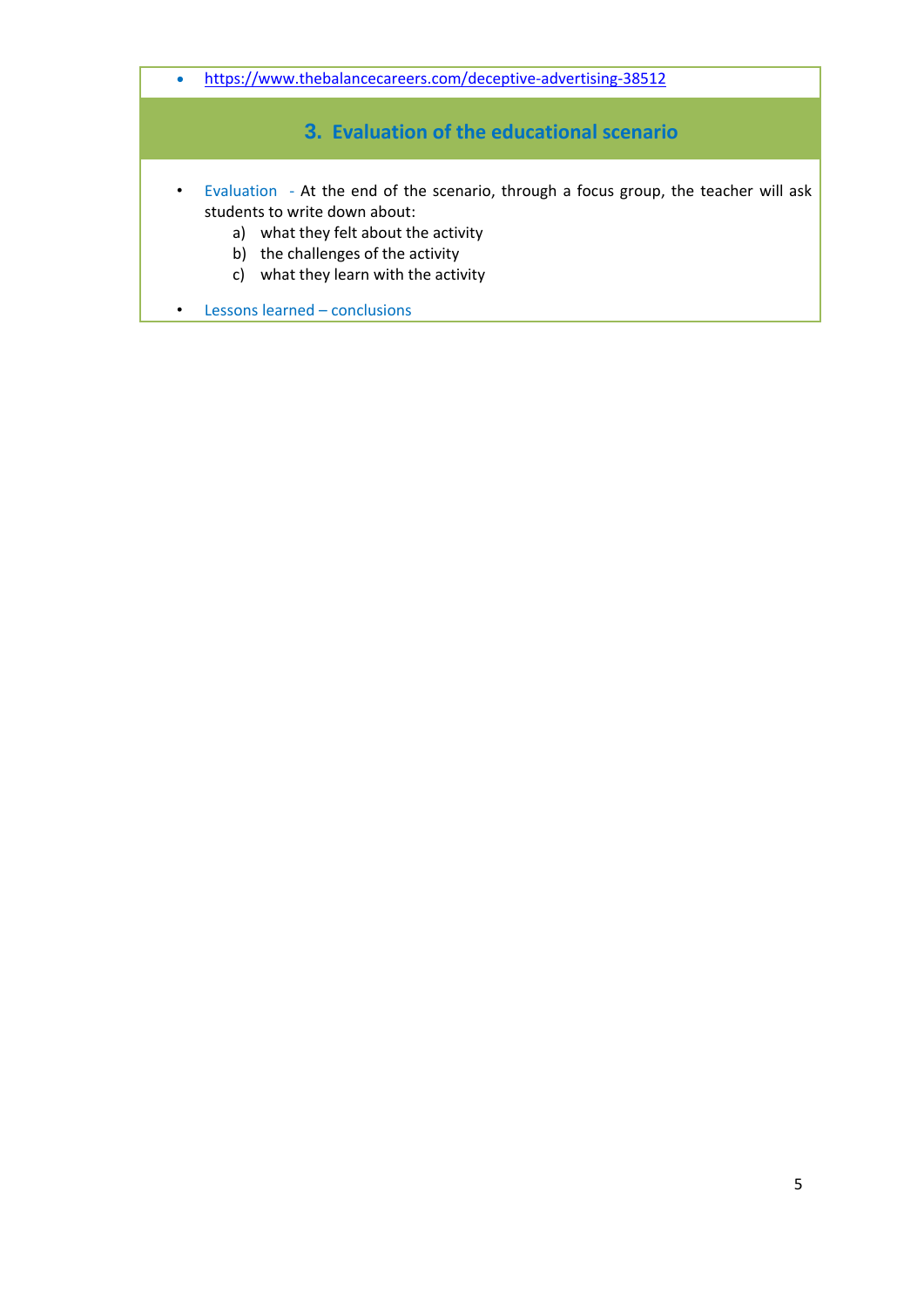## **Definition of "Misleading advertising"**

Misleading advertising is officially defined by the Federal Trade Commission (FTC) as "a representation, omission or practice that is likely to mislead the consumer" and "practices that have been found misleading or deceptive. Specific cases include false oral or written representations, misleading price claims, sales of hazardous or systematically defective products or services without adequate disclosures, failure to disclose information regarding pyramid sales, use of bait and switch techniques, failure to perform promised services, and failure to meet warranty obligations" (By the Federal Trade Commission)<sup>1</sup>.

Under the Consumer Protection Act 2007, advertising is seen as misleading if it involves false, misleading or deceptive information that is likely to cause the average consumer to act in a way they might otherwise not. Advertising may also be considered misleading if important information that the average consumer needs to make an informed decision is left out. Misleading advertising covers claims made directly to consumers by manufacturers, distributors, and retailers, as well as in advertisements, catalogs, websites, etc. (By the Competition and Consumer Protection Commission - CCPC)<sup>2</sup>.

However, it's important to note that misleading advertising does not represent the entire industry, and makes up a very small percentage of the ads you will encounter every day. But there are always people out there looking to dupe consumers and make money in any way that they can.

<sup>&</sup>lt;sup>1</sup> Federal Trade Commission: <mark><https://www.ftc.gov/></mark>

<sup>2</sup> Competition and Consumer Protection Commission:<https://www.ccpc.ie/>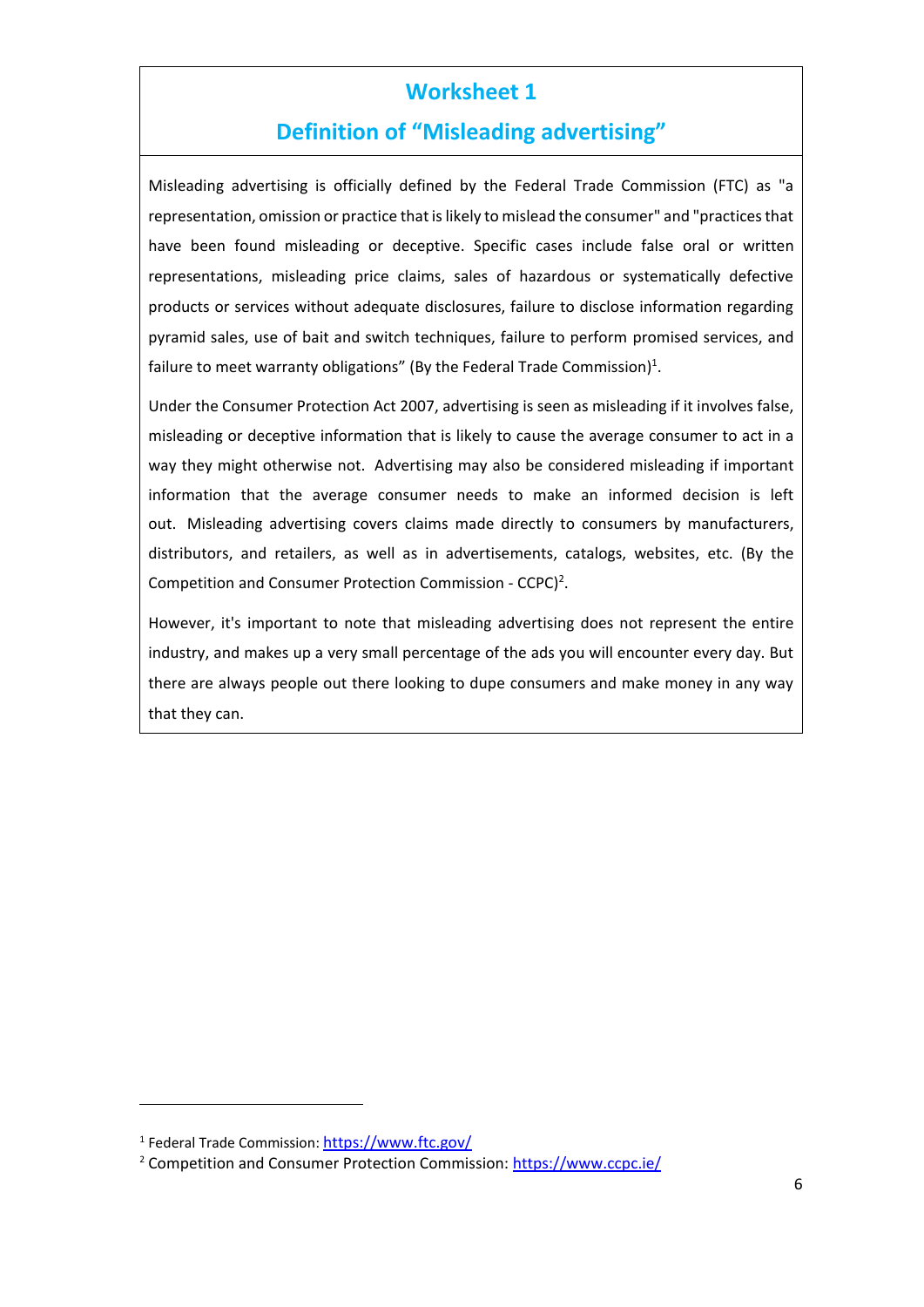### **Questions to explore in groups**

**Binary opposition 1: Should we believe in all advertising just because it seems that satisfy our needs or solve our problems? Does the advertisement have such an impact on us that lead us to act in a way that we might otherwise not?**

#### 3a. Discussion

A question to develop critical thinking:

1. Why is important to identify if advertising is deceptive or misleading? Explain your reasons.

- 2. What are the consequences at a personal, local, national and European level?
- 3. Is Misleading advertising unethical?
- 4. How does false advertising affect daily day life?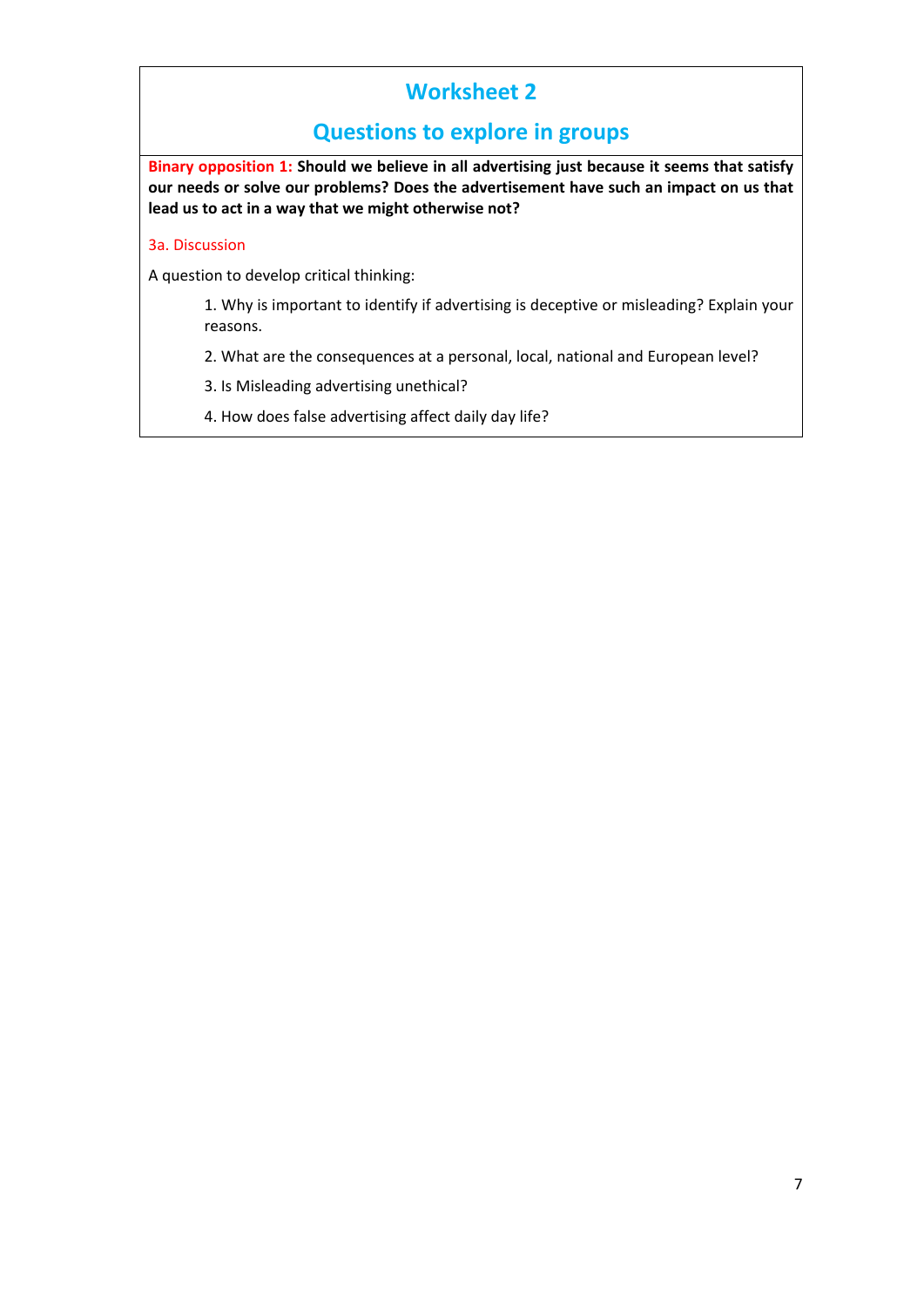### **Questions for Dialectical Discussion**

**Binary opposition 1: Should we believe in all advertising just because it seems that satisfy our needs or solve our problems? Does the advertisement have such an impact on us that lead us to act in a way that we might otherwise not?**

4a. Dialectical discussion to explore

- 1. What is the purpose of misleading information in an advertisement?
- 2. What techniques are used to attract and hold attention in an advertisement?

3. Does the advertisement have such an impact on us that lead us to act in a way that we might otherwise not?